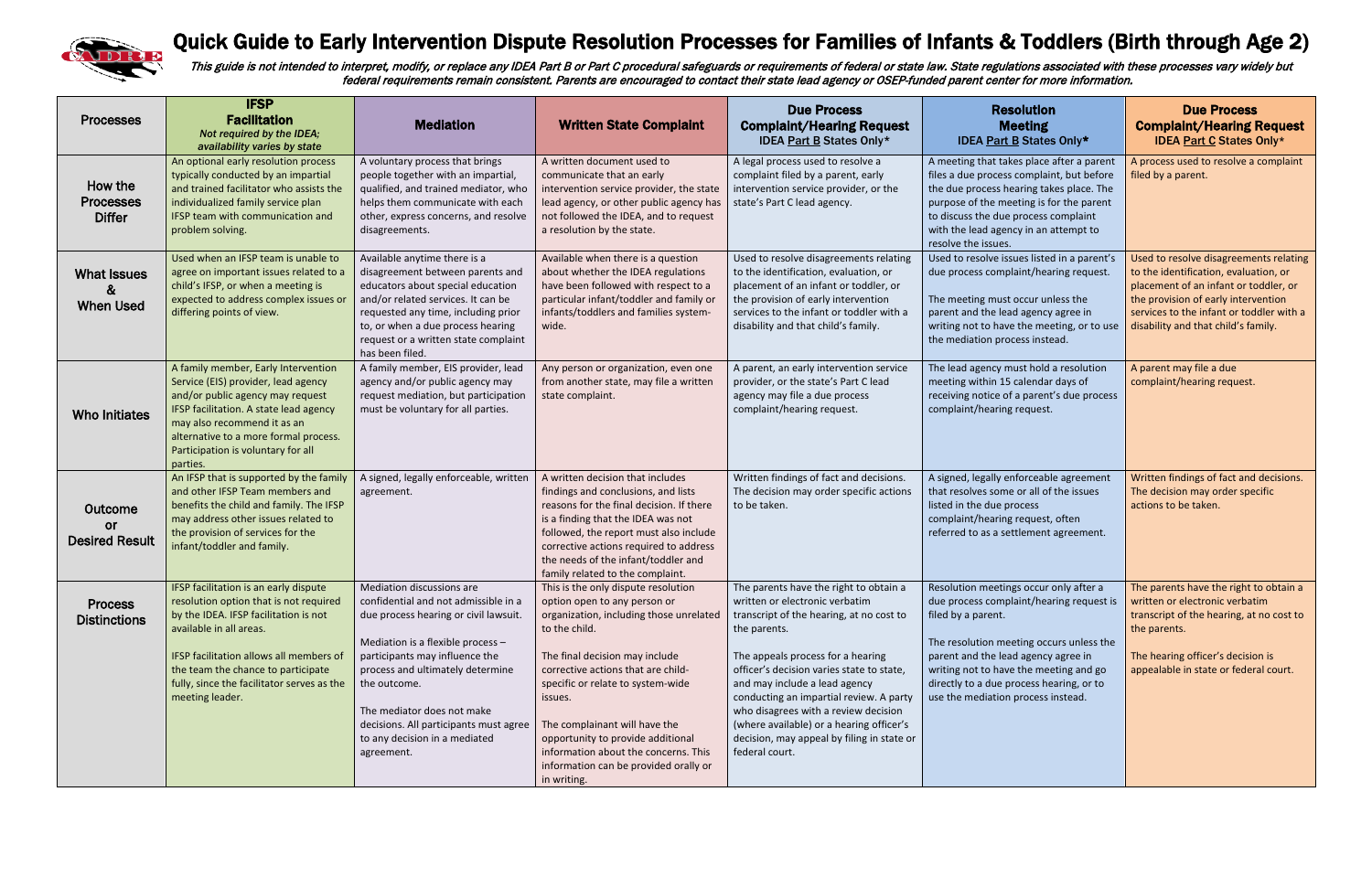| <b>Due Process</b><br><b>Due Process</b><br><b>Resolution</b><br><b>Facilitation</b><br><b>Processes</b><br><b>Mediation</b><br><b>Written State Complaint</b><br><b>Complaint/Hearing Request</b><br><b>Complaint/Hearing Request</b><br><b>Meeting</b><br>Not required by the IDEA;<br><b>IDEA Part C States Only*</b><br><b>IDEA Part B States Only*</b><br><b>IDEA Part B States Only*</b><br>availability varies by state<br>Discussions are confidential - what is<br>May build and improve relationships<br>A written decision must be issued no<br>Provides an opportunity to have an<br>Provides a chance for the parent and the<br>Provides an opportunity to have an<br>said in mediation can't be used as<br>impartial third party decide the issues<br>lead agency to work together to resolve<br>impartial third party decide the issues<br>among IFSP team members.<br>later than 60 calendar days after the<br><b>Benefits</b><br>evidence in a due process hearing or<br>that the parties cannot resolve<br>complaint was received, unless the<br>that the parties cannot resolve<br>issues prior to a due process hearing.<br>civil lawsuit.<br>timeline is extended due to<br>themselves.<br>themselves.<br>Sometimes, team members feel more<br>included and heard when a facilitator<br>exceptional circumstances with regard<br>Keeps decision-making with the parent<br>is involved.<br>Mediation offers a more flexible, less<br>to that particular complaint.<br>and lead agency who know the child.<br>From the date that the due process<br>From the date that the due process<br>adversarial alternative to written<br>complaint is filed until the decision is<br>complaint is filed until the decision is<br>state complaints or due process<br>final, unless the lead agency and the<br>The lead agency may bring an attorney to<br>final, unless the lead agency and the<br>Can help resolve disagreements more<br>A written state complaint is relatively<br>easy to file.<br>the resolution meeting only if the parent<br>quickly than other options.<br>parents agree otherwise, the child must<br>parents agree otherwise, the child<br>hearings.<br>continue to receive the appropriate<br>chooses to bring an attorney.<br>must continue to receive the<br>early intervention services in the setting<br>Keeps decision-making with IFSP team<br>Sometimes participants work with<br>appropriate early intervention services<br>members who know the child best.<br>the mediator to design the process.<br>identified in the IFSP that is consented<br>Can result in a legally-binding,<br>enforceable agreement.<br>is consented to by the parents.<br>In some cases, participants may be<br>to by the parents.<br>The IFSP team may work together<br>allowed to select the mediator<br>more effectively and efficiently.<br>The parents or lead agency may cancel a<br>If the due process complaint involves<br>If the due process complaint involves an<br>together.<br>application for initial services under<br>resolution agreement within three<br>an application for initial services under<br>Part C, the child must receive the<br>Mediation may help resolve<br>Part C, the child must receive the<br>business days of the agreement being<br>disagreements more quickly than<br>services that are not in dispute.<br>services that are not in dispute.<br>signed.<br>written state complaints or due<br>process hearings.<br>Unless appealed, the hearing officer's<br>Unless appealed, the hearing officer's<br>decision is legally binding on the lead<br>decision is legally binding on the lead<br>agency and the parents.<br>agency and the parents. | <b>IFSP</b> |  |  |  |
|-------------------------------------------------------------------------------------------------------------------------------------------------------------------------------------------------------------------------------------------------------------------------------------------------------------------------------------------------------------------------------------------------------------------------------------------------------------------------------------------------------------------------------------------------------------------------------------------------------------------------------------------------------------------------------------------------------------------------------------------------------------------------------------------------------------------------------------------------------------------------------------------------------------------------------------------------------------------------------------------------------------------------------------------------------------------------------------------------------------------------------------------------------------------------------------------------------------------------------------------------------------------------------------------------------------------------------------------------------------------------------------------------------------------------------------------------------------------------------------------------------------------------------------------------------------------------------------------------------------------------------------------------------------------------------------------------------------------------------------------------------------------------------------------------------------------------------------------------------------------------------------------------------------------------------------------------------------------------------------------------------------------------------------------------------------------------------------------------------------------------------------------------------------------------------------------------------------------------------------------------------------------------------------------------------------------------------------------------------------------------------------------------------------------------------------------------------------------------------------------------------------------------------------------------------------------------------------------------------------------------------------------------------------------------------------------------------------------------------------------------------------------------------------------------------------------------------------------------------------------------------------------------------------------------------------------------------------------------------------------------------------------------------------------------------------------------------------------------------------------------------------------------------------------------------------------------------------------------------------------------------------------------------------------------------------------------------------------------------------------------------------------------------------------------------------------------------------------------------------------------------------------------------------------------------------------------------------------------------------------------------------------------------------------------------------------------------------|-------------|--|--|--|
|                                                                                                                                                                                                                                                                                                                                                                                                                                                                                                                                                                                                                                                                                                                                                                                                                                                                                                                                                                                                                                                                                                                                                                                                                                                                                                                                                                                                                                                                                                                                                                                                                                                                                                                                                                                                                                                                                                                                                                                                                                                                                                                                                                                                                                                                                                                                                                                                                                                                                                                                                                                                                                                                                                                                                                                                                                                                                                                                                                                                                                                                                                                                                                                                                                                                                                                                                                                                                                                                                                                                                                                                                                                                                                             |             |  |  |  |
|                                                                                                                                                                                                                                                                                                                                                                                                                                                                                                                                                                                                                                                                                                                                                                                                                                                                                                                                                                                                                                                                                                                                                                                                                                                                                                                                                                                                                                                                                                                                                                                                                                                                                                                                                                                                                                                                                                                                                                                                                                                                                                                                                                                                                                                                                                                                                                                                                                                                                                                                                                                                                                                                                                                                                                                                                                                                                                                                                                                                                                                                                                                                                                                                                                                                                                                                                                                                                                                                                                                                                                                                                                                                                                             |             |  |  |  |
|                                                                                                                                                                                                                                                                                                                                                                                                                                                                                                                                                                                                                                                                                                                                                                                                                                                                                                                                                                                                                                                                                                                                                                                                                                                                                                                                                                                                                                                                                                                                                                                                                                                                                                                                                                                                                                                                                                                                                                                                                                                                                                                                                                                                                                                                                                                                                                                                                                                                                                                                                                                                                                                                                                                                                                                                                                                                                                                                                                                                                                                                                                                                                                                                                                                                                                                                                                                                                                                                                                                                                                                                                                                                                                             |             |  |  |  |
|                                                                                                                                                                                                                                                                                                                                                                                                                                                                                                                                                                                                                                                                                                                                                                                                                                                                                                                                                                                                                                                                                                                                                                                                                                                                                                                                                                                                                                                                                                                                                                                                                                                                                                                                                                                                                                                                                                                                                                                                                                                                                                                                                                                                                                                                                                                                                                                                                                                                                                                                                                                                                                                                                                                                                                                                                                                                                                                                                                                                                                                                                                                                                                                                                                                                                                                                                                                                                                                                                                                                                                                                                                                                                                             |             |  |  |  |
|                                                                                                                                                                                                                                                                                                                                                                                                                                                                                                                                                                                                                                                                                                                                                                                                                                                                                                                                                                                                                                                                                                                                                                                                                                                                                                                                                                                                                                                                                                                                                                                                                                                                                                                                                                                                                                                                                                                                                                                                                                                                                                                                                                                                                                                                                                                                                                                                                                                                                                                                                                                                                                                                                                                                                                                                                                                                                                                                                                                                                                                                                                                                                                                                                                                                                                                                                                                                                                                                                                                                                                                                                                                                                                             |             |  |  |  |
|                                                                                                                                                                                                                                                                                                                                                                                                                                                                                                                                                                                                                                                                                                                                                                                                                                                                                                                                                                                                                                                                                                                                                                                                                                                                                                                                                                                                                                                                                                                                                                                                                                                                                                                                                                                                                                                                                                                                                                                                                                                                                                                                                                                                                                                                                                                                                                                                                                                                                                                                                                                                                                                                                                                                                                                                                                                                                                                                                                                                                                                                                                                                                                                                                                                                                                                                                                                                                                                                                                                                                                                                                                                                                                             |             |  |  |  |
|                                                                                                                                                                                                                                                                                                                                                                                                                                                                                                                                                                                                                                                                                                                                                                                                                                                                                                                                                                                                                                                                                                                                                                                                                                                                                                                                                                                                                                                                                                                                                                                                                                                                                                                                                                                                                                                                                                                                                                                                                                                                                                                                                                                                                                                                                                                                                                                                                                                                                                                                                                                                                                                                                                                                                                                                                                                                                                                                                                                                                                                                                                                                                                                                                                                                                                                                                                                                                                                                                                                                                                                                                                                                                                             |             |  |  |  |
| in the setting identified in the IFSP that                                                                                                                                                                                                                                                                                                                                                                                                                                                                                                                                                                                                                                                                                                                                                                                                                                                                                                                                                                                                                                                                                                                                                                                                                                                                                                                                                                                                                                                                                                                                                                                                                                                                                                                                                                                                                                                                                                                                                                                                                                                                                                                                                                                                                                                                                                                                                                                                                                                                                                                                                                                                                                                                                                                                                                                                                                                                                                                                                                                                                                                                                                                                                                                                                                                                                                                                                                                                                                                                                                                                                                                                                                                                  |             |  |  |  |
|                                                                                                                                                                                                                                                                                                                                                                                                                                                                                                                                                                                                                                                                                                                                                                                                                                                                                                                                                                                                                                                                                                                                                                                                                                                                                                                                                                                                                                                                                                                                                                                                                                                                                                                                                                                                                                                                                                                                                                                                                                                                                                                                                                                                                                                                                                                                                                                                                                                                                                                                                                                                                                                                                                                                                                                                                                                                                                                                                                                                                                                                                                                                                                                                                                                                                                                                                                                                                                                                                                                                                                                                                                                                                                             |             |  |  |  |
|                                                                                                                                                                                                                                                                                                                                                                                                                                                                                                                                                                                                                                                                                                                                                                                                                                                                                                                                                                                                                                                                                                                                                                                                                                                                                                                                                                                                                                                                                                                                                                                                                                                                                                                                                                                                                                                                                                                                                                                                                                                                                                                                                                                                                                                                                                                                                                                                                                                                                                                                                                                                                                                                                                                                                                                                                                                                                                                                                                                                                                                                                                                                                                                                                                                                                                                                                                                                                                                                                                                                                                                                                                                                                                             |             |  |  |  |
|                                                                                                                                                                                                                                                                                                                                                                                                                                                                                                                                                                                                                                                                                                                                                                                                                                                                                                                                                                                                                                                                                                                                                                                                                                                                                                                                                                                                                                                                                                                                                                                                                                                                                                                                                                                                                                                                                                                                                                                                                                                                                                                                                                                                                                                                                                                                                                                                                                                                                                                                                                                                                                                                                                                                                                                                                                                                                                                                                                                                                                                                                                                                                                                                                                                                                                                                                                                                                                                                                                                                                                                                                                                                                                             |             |  |  |  |
|                                                                                                                                                                                                                                                                                                                                                                                                                                                                                                                                                                                                                                                                                                                                                                                                                                                                                                                                                                                                                                                                                                                                                                                                                                                                                                                                                                                                                                                                                                                                                                                                                                                                                                                                                                                                                                                                                                                                                                                                                                                                                                                                                                                                                                                                                                                                                                                                                                                                                                                                                                                                                                                                                                                                                                                                                                                                                                                                                                                                                                                                                                                                                                                                                                                                                                                                                                                                                                                                                                                                                                                                                                                                                                             |             |  |  |  |
|                                                                                                                                                                                                                                                                                                                                                                                                                                                                                                                                                                                                                                                                                                                                                                                                                                                                                                                                                                                                                                                                                                                                                                                                                                                                                                                                                                                                                                                                                                                                                                                                                                                                                                                                                                                                                                                                                                                                                                                                                                                                                                                                                                                                                                                                                                                                                                                                                                                                                                                                                                                                                                                                                                                                                                                                                                                                                                                                                                                                                                                                                                                                                                                                                                                                                                                                                                                                                                                                                                                                                                                                                                                                                                             |             |  |  |  |
|                                                                                                                                                                                                                                                                                                                                                                                                                                                                                                                                                                                                                                                                                                                                                                                                                                                                                                                                                                                                                                                                                                                                                                                                                                                                                                                                                                                                                                                                                                                                                                                                                                                                                                                                                                                                                                                                                                                                                                                                                                                                                                                                                                                                                                                                                                                                                                                                                                                                                                                                                                                                                                                                                                                                                                                                                                                                                                                                                                                                                                                                                                                                                                                                                                                                                                                                                                                                                                                                                                                                                                                                                                                                                                             |             |  |  |  |
|                                                                                                                                                                                                                                                                                                                                                                                                                                                                                                                                                                                                                                                                                                                                                                                                                                                                                                                                                                                                                                                                                                                                                                                                                                                                                                                                                                                                                                                                                                                                                                                                                                                                                                                                                                                                                                                                                                                                                                                                                                                                                                                                                                                                                                                                                                                                                                                                                                                                                                                                                                                                                                                                                                                                                                                                                                                                                                                                                                                                                                                                                                                                                                                                                                                                                                                                                                                                                                                                                                                                                                                                                                                                                                             |             |  |  |  |
|                                                                                                                                                                                                                                                                                                                                                                                                                                                                                                                                                                                                                                                                                                                                                                                                                                                                                                                                                                                                                                                                                                                                                                                                                                                                                                                                                                                                                                                                                                                                                                                                                                                                                                                                                                                                                                                                                                                                                                                                                                                                                                                                                                                                                                                                                                                                                                                                                                                                                                                                                                                                                                                                                                                                                                                                                                                                                                                                                                                                                                                                                                                                                                                                                                                                                                                                                                                                                                                                                                                                                                                                                                                                                                             |             |  |  |  |
|                                                                                                                                                                                                                                                                                                                                                                                                                                                                                                                                                                                                                                                                                                                                                                                                                                                                                                                                                                                                                                                                                                                                                                                                                                                                                                                                                                                                                                                                                                                                                                                                                                                                                                                                                                                                                                                                                                                                                                                                                                                                                                                                                                                                                                                                                                                                                                                                                                                                                                                                                                                                                                                                                                                                                                                                                                                                                                                                                                                                                                                                                                                                                                                                                                                                                                                                                                                                                                                                                                                                                                                                                                                                                                             |             |  |  |  |
|                                                                                                                                                                                                                                                                                                                                                                                                                                                                                                                                                                                                                                                                                                                                                                                                                                                                                                                                                                                                                                                                                                                                                                                                                                                                                                                                                                                                                                                                                                                                                                                                                                                                                                                                                                                                                                                                                                                                                                                                                                                                                                                                                                                                                                                                                                                                                                                                                                                                                                                                                                                                                                                                                                                                                                                                                                                                                                                                                                                                                                                                                                                                                                                                                                                                                                                                                                                                                                                                                                                                                                                                                                                                                                             |             |  |  |  |
|                                                                                                                                                                                                                                                                                                                                                                                                                                                                                                                                                                                                                                                                                                                                                                                                                                                                                                                                                                                                                                                                                                                                                                                                                                                                                                                                                                                                                                                                                                                                                                                                                                                                                                                                                                                                                                                                                                                                                                                                                                                                                                                                                                                                                                                                                                                                                                                                                                                                                                                                                                                                                                                                                                                                                                                                                                                                                                                                                                                                                                                                                                                                                                                                                                                                                                                                                                                                                                                                                                                                                                                                                                                                                                             |             |  |  |  |
|                                                                                                                                                                                                                                                                                                                                                                                                                                                                                                                                                                                                                                                                                                                                                                                                                                                                                                                                                                                                                                                                                                                                                                                                                                                                                                                                                                                                                                                                                                                                                                                                                                                                                                                                                                                                                                                                                                                                                                                                                                                                                                                                                                                                                                                                                                                                                                                                                                                                                                                                                                                                                                                                                                                                                                                                                                                                                                                                                                                                                                                                                                                                                                                                                                                                                                                                                                                                                                                                                                                                                                                                                                                                                                             |             |  |  |  |
|                                                                                                                                                                                                                                                                                                                                                                                                                                                                                                                                                                                                                                                                                                                                                                                                                                                                                                                                                                                                                                                                                                                                                                                                                                                                                                                                                                                                                                                                                                                                                                                                                                                                                                                                                                                                                                                                                                                                                                                                                                                                                                                                                                                                                                                                                                                                                                                                                                                                                                                                                                                                                                                                                                                                                                                                                                                                                                                                                                                                                                                                                                                                                                                                                                                                                                                                                                                                                                                                                                                                                                                                                                                                                                             |             |  |  |  |
|                                                                                                                                                                                                                                                                                                                                                                                                                                                                                                                                                                                                                                                                                                                                                                                                                                                                                                                                                                                                                                                                                                                                                                                                                                                                                                                                                                                                                                                                                                                                                                                                                                                                                                                                                                                                                                                                                                                                                                                                                                                                                                                                                                                                                                                                                                                                                                                                                                                                                                                                                                                                                                                                                                                                                                                                                                                                                                                                                                                                                                                                                                                                                                                                                                                                                                                                                                                                                                                                                                                                                                                                                                                                                                             |             |  |  |  |
|                                                                                                                                                                                                                                                                                                                                                                                                                                                                                                                                                                                                                                                                                                                                                                                                                                                                                                                                                                                                                                                                                                                                                                                                                                                                                                                                                                                                                                                                                                                                                                                                                                                                                                                                                                                                                                                                                                                                                                                                                                                                                                                                                                                                                                                                                                                                                                                                                                                                                                                                                                                                                                                                                                                                                                                                                                                                                                                                                                                                                                                                                                                                                                                                                                                                                                                                                                                                                                                                                                                                                                                                                                                                                                             |             |  |  |  |
|                                                                                                                                                                                                                                                                                                                                                                                                                                                                                                                                                                                                                                                                                                                                                                                                                                                                                                                                                                                                                                                                                                                                                                                                                                                                                                                                                                                                                                                                                                                                                                                                                                                                                                                                                                                                                                                                                                                                                                                                                                                                                                                                                                                                                                                                                                                                                                                                                                                                                                                                                                                                                                                                                                                                                                                                                                                                                                                                                                                                                                                                                                                                                                                                                                                                                                                                                                                                                                                                                                                                                                                                                                                                                                             |             |  |  |  |
| The family, EIS provider, lead agency<br>Mediation is voluntary, so the family<br>The person or organization filing the<br>The decision is made by a hearing<br>Although the IDEA does not require it,<br>The decision is made by a hearing                                                                                                                                                                                                                                                                                                                                                                                                                                                                                                                                                                                                                                                                                                                                                                                                                                                                                                                                                                                                                                                                                                                                                                                                                                                                                                                                                                                                                                                                                                                                                                                                                                                                                                                                                                                                                                                                                                                                                                                                                                                                                                                                                                                                                                                                                                                                                                                                                                                                                                                                                                                                                                                                                                                                                                                                                                                                                                                                                                                                                                                                                                                                                                                                                                                                                                                                                                                                                                                                 |             |  |  |  |
| member, EIS provider, lead agency<br>and/or public agency typically agree to<br>complaint must provide facts to<br>officer who:<br>parties may choose to sign a<br>officer who:<br>Considerations                                                                                                                                                                                                                                                                                                                                                                                                                                                                                                                                                                                                                                                                                                                                                                                                                                                                                                                                                                                                                                                                                                                                                                                                                                                                                                                                                                                                                                                                                                                                                                                                                                                                                                                                                                                                                                                                                                                                                                                                                                                                                                                                                                                                                                                                                                                                                                                                                                                                                                                                                                                                                                                                                                                                                                                                                                                                                                                                                                                                                                                                                                                                                                                                                                                                                                                                                                                                                                                                                                           |             |  |  |  |
| use IFSP facilitation.<br>and/or public agency must agree to<br>confidentiality agreement or include it in<br>support the concern that the IDEA was                                                                                                                                                                                                                                                                                                                                                                                                                                                                                                                                                                                                                                                                                                                                                                                                                                                                                                                                                                                                                                                                                                                                                                                                                                                                                                                                                                                                                                                                                                                                                                                                                                                                                                                                                                                                                                                                                                                                                                                                                                                                                                                                                                                                                                                                                                                                                                                                                                                                                                                                                                                                                                                                                                                                                                                                                                                                                                                                                                                                                                                                                                                                                                                                                                                                                                                                                                                                                                                                                                                                                         |             |  |  |  |
| not followed. A written state complaint<br>Is not an employee of the lead<br>Is not an employee of the lead<br>a resolution agreement.<br>participate.                                                                                                                                                                                                                                                                                                                                                                                                                                                                                                                                                                                                                                                                                                                                                                                                                                                                                                                                                                                                                                                                                                                                                                                                                                                                                                                                                                                                                                                                                                                                                                                                                                                                                                                                                                                                                                                                                                                                                                                                                                                                                                                                                                                                                                                                                                                                                                                                                                                                                                                                                                                                                                                                                                                                                                                                                                                                                                                                                                                                                                                                                                                                                                                                                                                                                                                                                                                                                                                                                                                                                      |             |  |  |  |
| For the process to be successful,<br>must be signed. NOTE: Parent<br>agency or an early intervention<br>agency or an early intervention                                                                                                                                                                                                                                                                                                                                                                                                                                                                                                                                                                                                                                                                                                                                                                                                                                                                                                                                                                                                                                                                                                                                                                                                                                                                                                                                                                                                                                                                                                                                                                                                                                                                                                                                                                                                                                                                                                                                                                                                                                                                                                                                                                                                                                                                                                                                                                                                                                                                                                                                                                                                                                                                                                                                                                                                                                                                                                                                                                                                                                                                                                                                                                                                                                                                                                                                                                                                                                                                                                                                                                     |             |  |  |  |
| everyone at the meeting needs to<br>permission is needed to release<br>service provider involved in the<br>service provider involved in the<br>Whether there is resolution of the                                                                                                                                                                                                                                                                                                                                                                                                                                                                                                                                                                                                                                                                                                                                                                                                                                                                                                                                                                                                                                                                                                                                                                                                                                                                                                                                                                                                                                                                                                                                                                                                                                                                                                                                                                                                                                                                                                                                                                                                                                                                                                                                                                                                                                                                                                                                                                                                                                                                                                                                                                                                                                                                                                                                                                                                                                                                                                                                                                                                                                                                                                                                                                                                                                                                                                                                                                                                                                                                                                                           |             |  |  |  |
| respect the role of the facilitator and<br>personally identifiable information to a<br>provision of early intervention<br>issues, or an agreement is created,<br>provision of early intervention                                                                                                                                                                                                                                                                                                                                                                                                                                                                                                                                                                                                                                                                                                                                                                                                                                                                                                                                                                                                                                                                                                                                                                                                                                                                                                                                                                                                                                                                                                                                                                                                                                                                                                                                                                                                                                                                                                                                                                                                                                                                                                                                                                                                                                                                                                                                                                                                                                                                                                                                                                                                                                                                                                                                                                                                                                                                                                                                                                                                                                                                                                                                                                                                                                                                                                                                                                                                                                                                                                            |             |  |  |  |
| be willing to participate.<br>services or care of the child;<br>services or care of the child;<br>depends upon the participants.<br>third-party.<br>Does not have a personal or<br>Does not have a personal or                                                                                                                                                                                                                                                                                                                                                                                                                                                                                                                                                                                                                                                                                                                                                                                                                                                                                                                                                                                                                                                                                                                                                                                                                                                                                                                                                                                                                                                                                                                                                                                                                                                                                                                                                                                                                                                                                                                                                                                                                                                                                                                                                                                                                                                                                                                                                                                                                                                                                                                                                                                                                                                                                                                                                                                                                                                                                                                                                                                                                                                                                                                                                                                                                                                                                                                                                                                                                                                                                              |             |  |  |  |
| The facilitator typically does not<br>Complex situations may require<br>This process does not require those<br>professional interest that would<br>professional interest that would                                                                                                                                                                                                                                                                                                                                                                                                                                                                                                                                                                                                                                                                                                                                                                                                                                                                                                                                                                                                                                                                                                                                                                                                                                                                                                                                                                                                                                                                                                                                                                                                                                                                                                                                                                                                                                                                                                                                                                                                                                                                                                                                                                                                                                                                                                                                                                                                                                                                                                                                                                                                                                                                                                                                                                                                                                                                                                                                                                                                                                                                                                                                                                                                                                                                                                                                                                                                                                                                                                                         |             |  |  |  |
| address issues unrelated to the IFSP.<br>multiple mediation sessions to come<br>involved to try resolving the dispute<br>conflict with his or her objectivity<br>conflict with his or her objectivity                                                                                                                                                                                                                                                                                                                                                                                                                                                                                                                                                                                                                                                                                                                                                                                                                                                                                                                                                                                                                                                                                                                                                                                                                                                                                                                                                                                                                                                                                                                                                                                                                                                                                                                                                                                                                                                                                                                                                                                                                                                                                                                                                                                                                                                                                                                                                                                                                                                                                                                                                                                                                                                                                                                                                                                                                                                                                                                                                                                                                                                                                                                                                                                                                                                                                                                                                                                                                                                                                                       |             |  |  |  |
| collaboratively. However, mediation<br>in implementing the process.<br>in implementing the process.<br>to agreement.                                                                                                                                                                                                                                                                                                                                                                                                                                                                                                                                                                                                                                                                                                                                                                                                                                                                                                                                                                                                                                                                                                                                                                                                                                                                                                                                                                                                                                                                                                                                                                                                                                                                                                                                                                                                                                                                                                                                                                                                                                                                                                                                                                                                                                                                                                                                                                                                                                                                                                                                                                                                                                                                                                                                                                                                                                                                                                                                                                                                                                                                                                                                                                                                                                                                                                                                                                                                                                                                                                                                                                                        |             |  |  |  |
| remains available anytime.                                                                                                                                                                                                                                                                                                                                                                                                                                                                                                                                                                                                                                                                                                                                                                                                                                                                                                                                                                                                                                                                                                                                                                                                                                                                                                                                                                                                                                                                                                                                                                                                                                                                                                                                                                                                                                                                                                                                                                                                                                                                                                                                                                                                                                                                                                                                                                                                                                                                                                                                                                                                                                                                                                                                                                                                                                                                                                                                                                                                                                                                                                                                                                                                                                                                                                                                                                                                                                                                                                                                                                                                                                                                                  |             |  |  |  |
| There is no guarantee that a written<br>Appeals to the lead agency are only<br>If the hearing officer's decision is                                                                                                                                                                                                                                                                                                                                                                                                                                                                                                                                                                                                                                                                                                                                                                                                                                                                                                                                                                                                                                                                                                                                                                                                                                                                                                                                                                                                                                                                                                                                                                                                                                                                                                                                                                                                                                                                                                                                                                                                                                                                                                                                                                                                                                                                                                                                                                                                                                                                                                                                                                                                                                                                                                                                                                                                                                                                                                                                                                                                                                                                                                                                                                                                                                                                                                                                                                                                                                                                                                                                                                                         |             |  |  |  |
| agreement will be created.<br>available in a limited number of states.<br>appealed, that decision may not be<br>The IDEA does not require states to                                                                                                                                                                                                                                                                                                                                                                                                                                                                                                                                                                                                                                                                                                                                                                                                                                                                                                                                                                                                                                                                                                                                                                                                                                                                                                                                                                                                                                                                                                                                                                                                                                                                                                                                                                                                                                                                                                                                                                                                                                                                                                                                                                                                                                                                                                                                                                                                                                                                                                                                                                                                                                                                                                                                                                                                                                                                                                                                                                                                                                                                                                                                                                                                                                                                                                                                                                                                                                                                                                                                                         |             |  |  |  |
| offer an appeal process for the written<br>carried out until the appeal is done.<br>If the hearing officer's decision is                                                                                                                                                                                                                                                                                                                                                                                                                                                                                                                                                                                                                                                                                                                                                                                                                                                                                                                                                                                                                                                                                                                                                                                                                                                                                                                                                                                                                                                                                                                                                                                                                                                                                                                                                                                                                                                                                                                                                                                                                                                                                                                                                                                                                                                                                                                                                                                                                                                                                                                                                                                                                                                                                                                                                                                                                                                                                                                                                                                                                                                                                                                                                                                                                                                                                                                                                                                                                                                                                                                                                                                    |             |  |  |  |
| decision. If an appeal is allowed, the 60<br>appealed to the lead agency, that                                                                                                                                                                                                                                                                                                                                                                                                                                                                                                                                                                                                                                                                                                                                                                                                                                                                                                                                                                                                                                                                                                                                                                                                                                                                                                                                                                                                                                                                                                                                                                                                                                                                                                                                                                                                                                                                                                                                                                                                                                                                                                                                                                                                                                                                                                                                                                                                                                                                                                                                                                                                                                                                                                                                                                                                                                                                                                                                                                                                                                                                                                                                                                                                                                                                                                                                                                                                                                                                                                                                                                                                                              |             |  |  |  |
| calendar day timeline for a final<br>decision may not be carried out until<br>The lead agency may be represented                                                                                                                                                                                                                                                                                                                                                                                                                                                                                                                                                                                                                                                                                                                                                                                                                                                                                                                                                                                                                                                                                                                                                                                                                                                                                                                                                                                                                                                                                                                                                                                                                                                                                                                                                                                                                                                                                                                                                                                                                                                                                                                                                                                                                                                                                                                                                                                                                                                                                                                                                                                                                                                                                                                                                                                                                                                                                                                                                                                                                                                                                                                                                                                                                                                                                                                                                                                                                                                                                                                                                                                            |             |  |  |  |
| decision is still in effect. Check with<br>the appeal is done.<br>by an attorney. If the parent hires an<br>attorney, it is at the parent's expense.<br>your state lead agency for options that                                                                                                                                                                                                                                                                                                                                                                                                                                                                                                                                                                                                                                                                                                                                                                                                                                                                                                                                                                                                                                                                                                                                                                                                                                                                                                                                                                                                                                                                                                                                                                                                                                                                                                                                                                                                                                                                                                                                                                                                                                                                                                                                                                                                                                                                                                                                                                                                                                                                                                                                                                                                                                                                                                                                                                                                                                                                                                                                                                                                                                                                                                                                                                                                                                                                                                                                                                                                                                                                                                             |             |  |  |  |
| The lead agency may be represented by<br>may be available.                                                                                                                                                                                                                                                                                                                                                                                                                                                                                                                                                                                                                                                                                                                                                                                                                                                                                                                                                                                                                                                                                                                                                                                                                                                                                                                                                                                                                                                                                                                                                                                                                                                                                                                                                                                                                                                                                                                                                                                                                                                                                                                                                                                                                                                                                                                                                                                                                                                                                                                                                                                                                                                                                                                                                                                                                                                                                                                                                                                                                                                                                                                                                                                                                                                                                                                                                                                                                                                                                                                                                                                                                                                  |             |  |  |  |
| an attorney. If the parent hires an                                                                                                                                                                                                                                                                                                                                                                                                                                                                                                                                                                                                                                                                                                                                                                                                                                                                                                                                                                                                                                                                                                                                                                                                                                                                                                                                                                                                                                                                                                                                                                                                                                                                                                                                                                                                                                                                                                                                                                                                                                                                                                                                                                                                                                                                                                                                                                                                                                                                                                                                                                                                                                                                                                                                                                                                                                                                                                                                                                                                                                                                                                                                                                                                                                                                                                                                                                                                                                                                                                                                                                                                                                                                         |             |  |  |  |
| attorney, it is at the parent's expense.                                                                                                                                                                                                                                                                                                                                                                                                                                                                                                                                                                                                                                                                                                                                                                                                                                                                                                                                                                                                                                                                                                                                                                                                                                                                                                                                                                                                                                                                                                                                                                                                                                                                                                                                                                                                                                                                                                                                                                                                                                                                                                                                                                                                                                                                                                                                                                                                                                                                                                                                                                                                                                                                                                                                                                                                                                                                                                                                                                                                                                                                                                                                                                                                                                                                                                                                                                                                                                                                                                                                                                                                                                                                    |             |  |  |  |
| The IFSP Team, which would include<br>Participants, including the<br>The state is responsible for ensuring<br>A hearing officer makes the hearing<br>A hearing officer makes the hearing<br>The parents and the lead agency identify                                                                                                                                                                                                                                                                                                                                                                                                                                                                                                                                                                                                                                                                                                                                                                                                                                                                                                                                                                                                                                                                                                                                                                                                                                                                                                                                                                                                                                                                                                                                                                                                                                                                                                                                                                                                                                                                                                                                                                                                                                                                                                                                                                                                                                                                                                                                                                                                                                                                                                                                                                                                                                                                                                                                                                                                                                                                                                                                                                                                                                                                                                                                                                                                                                                                                                                                                                                                                                                                        |             |  |  |  |
| infant/toddler's parent, work on<br>that the complaint is resolved, and an<br>decision. If the decision is appealed to<br>decision. If the decision is appealed, a<br>the infant/toddler's parent.<br>the terms of any resolution agreement.                                                                                                                                                                                                                                                                                                                                                                                                                                                                                                                                                                                                                                                                                                                                                                                                                                                                                                                                                                                                                                                                                                                                                                                                                                                                                                                                                                                                                                                                                                                                                                                                                                                                                                                                                                                                                                                                                                                                                                                                                                                                                                                                                                                                                                                                                                                                                                                                                                                                                                                                                                                                                                                                                                                                                                                                                                                                                                                                                                                                                                                                                                                                                                                                                                                                                                                                                                                                                                                                |             |  |  |  |
| solutions together and are in control<br>independent decision is made about<br>the lead agency, an impartial reviewing<br>state or federal judge makes the                                                                                                                                                                                                                                                                                                                                                                                                                                                                                                                                                                                                                                                                                                                                                                                                                                                                                                                                                                                                                                                                                                                                                                                                                                                                                                                                                                                                                                                                                                                                                                                                                                                                                                                                                                                                                                                                                                                                                                                                                                                                                                                                                                                                                                                                                                                                                                                                                                                                                                                                                                                                                                                                                                                                                                                                                                                                                                                                                                                                                                                                                                                                                                                                                                                                                                                                                                                                                                                                                                                                                  |             |  |  |  |
| Decision-maker<br>official makes the decision. If the<br>of the outcome.<br>the complaint.<br>decision.                                                                                                                                                                                                                                                                                                                                                                                                                                                                                                                                                                                                                                                                                                                                                                                                                                                                                                                                                                                                                                                                                                                                                                                                                                                                                                                                                                                                                                                                                                                                                                                                                                                                                                                                                                                                                                                                                                                                                                                                                                                                                                                                                                                                                                                                                                                                                                                                                                                                                                                                                                                                                                                                                                                                                                                                                                                                                                                                                                                                                                                                                                                                                                                                                                                                                                                                                                                                                                                                                                                                                                                                     |             |  |  |  |
| hearing or review decision is appealed                                                                                                                                                                                                                                                                                                                                                                                                                                                                                                                                                                                                                                                                                                                                                                                                                                                                                                                                                                                                                                                                                                                                                                                                                                                                                                                                                                                                                                                                                                                                                                                                                                                                                                                                                                                                                                                                                                                                                                                                                                                                                                                                                                                                                                                                                                                                                                                                                                                                                                                                                                                                                                                                                                                                                                                                                                                                                                                                                                                                                                                                                                                                                                                                                                                                                                                                                                                                                                                                                                                                                                                                                                                                      |             |  |  |  |
| to court, a state or federal judge makes<br>the decision.                                                                                                                                                                                                                                                                                                                                                                                                                                                                                                                                                                                                                                                                                                                                                                                                                                                                                                                                                                                                                                                                                                                                                                                                                                                                                                                                                                                                                                                                                                                                                                                                                                                                                                                                                                                                                                                                                                                                                                                                                                                                                                                                                                                                                                                                                                                                                                                                                                                                                                                                                                                                                                                                                                                                                                                                                                                                                                                                                                                                                                                                                                                                                                                                                                                                                                                                                                                                                                                                                                                                                                                                                                                   |             |  |  |  |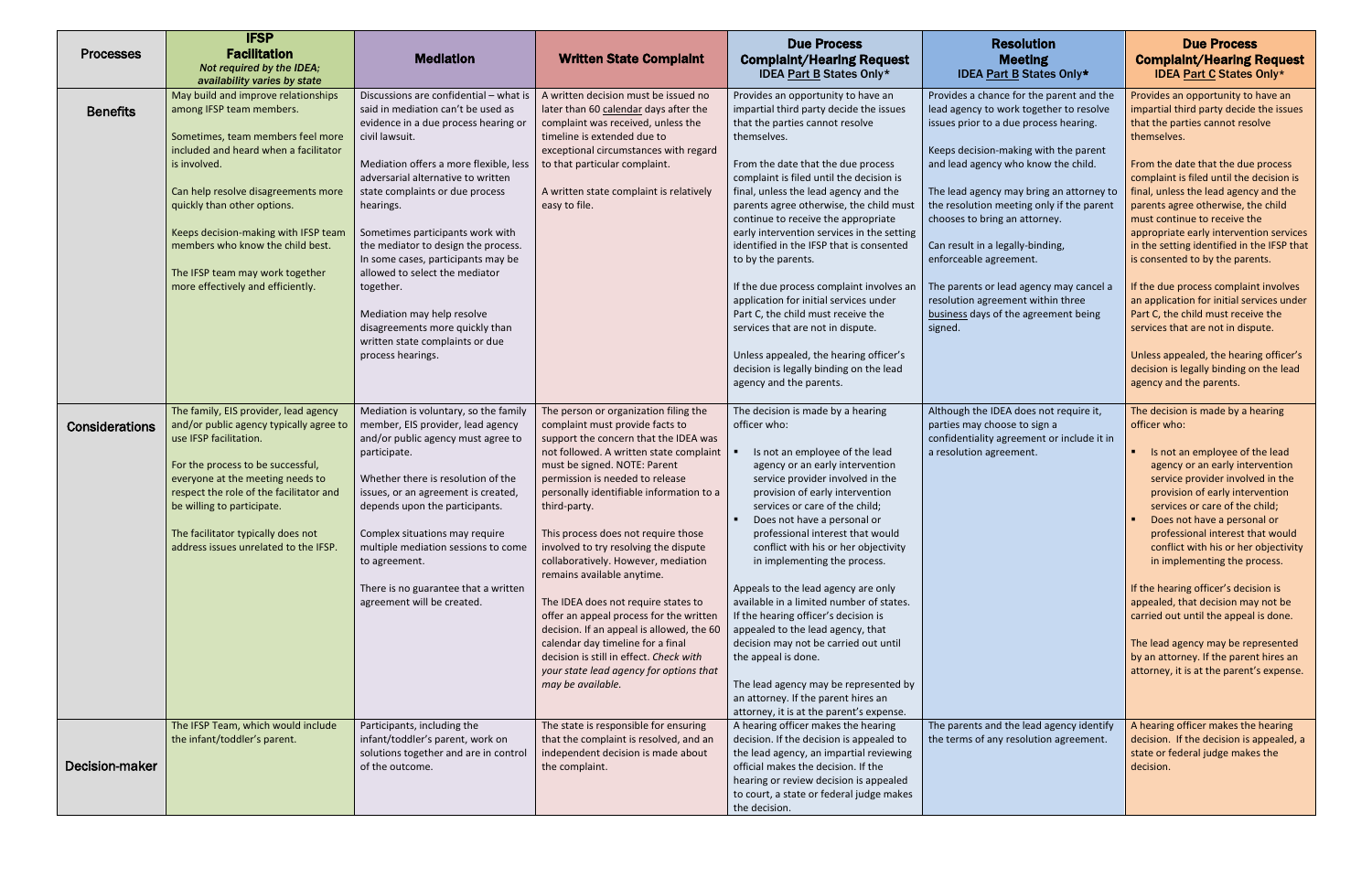| <b>Processes</b>              | <b>IFSP</b><br><b>Facilitation</b><br>Not required by the IDEA;<br>availability varies by state                                                                                                                                                                                                                                                                                                              | <b>Mediation</b>                                                                                                                                                                                                                                                                                                                                                                                              | <b>Written State Complaint</b>                                                                                                                                                                                                                                                                                                                                                                                                                      | <b>Due Process</b><br><b>Complaint/Hearing Request</b><br><b>IDEA Part B States Only*</b>                                                                                                                                                                                                                                                                                                                                                                                                                                                                                                  | <b>Resolution</b><br><b>Meeting</b><br><b>IDEA Part B States Only*</b>                                                                                                                                                                                                                                                                                                                                                                                                                                                                                                                                                                                                                                                                                                                            | <b>Due Process</b><br><b>Complaint/Hearing Request</b><br><b>IDEA Part C States Only*</b>                                                                                                                                                                                                                                                                                                          |
|-------------------------------|--------------------------------------------------------------------------------------------------------------------------------------------------------------------------------------------------------------------------------------------------------------------------------------------------------------------------------------------------------------------------------------------------------------|---------------------------------------------------------------------------------------------------------------------------------------------------------------------------------------------------------------------------------------------------------------------------------------------------------------------------------------------------------------------------------------------------------------|-----------------------------------------------------------------------------------------------------------------------------------------------------------------------------------------------------------------------------------------------------------------------------------------------------------------------------------------------------------------------------------------------------------------------------------------------------|--------------------------------------------------------------------------------------------------------------------------------------------------------------------------------------------------------------------------------------------------------------------------------------------------------------------------------------------------------------------------------------------------------------------------------------------------------------------------------------------------------------------------------------------------------------------------------------------|---------------------------------------------------------------------------------------------------------------------------------------------------------------------------------------------------------------------------------------------------------------------------------------------------------------------------------------------------------------------------------------------------------------------------------------------------------------------------------------------------------------------------------------------------------------------------------------------------------------------------------------------------------------------------------------------------------------------------------------------------------------------------------------------------|----------------------------------------------------------------------------------------------------------------------------------------------------------------------------------------------------------------------------------------------------------------------------------------------------------------------------------------------------------------------------------------------------|
| Role of<br><b>Third Party</b> | A facilitator typically:<br>■ Helps team members develop<br>ground rules and an agenda for the<br>meeting.<br>• Guides discussion by asking child-<br>focused questions.<br>■ Keeps the team task-focused.<br>Asks questions to clarify points of<br>agreement and disagreement, and<br>helps identify workable solutions.<br>Does not make decisions or<br>determine if team members are<br>right or wrong. | A mediator typically:<br>■ Helps participants develop<br>ground rules for the session.<br>• Creates a safe environment and<br>encourages participants to be<br>respectful of other points of view.<br>Guides discussion by listening,<br>identifying interests, and<br>clarifying concerns.<br>Does not make decisions.<br>Is knowledgeable of laws relating<br>to special education and related<br>services. | A complaint investigator:<br>Reviews information related to the<br>complaint.<br>• May interview or meet with people<br>related to the complaint.<br>• Makes findings and a determination<br>based on applicable law.                                                                                                                                                                                                                               | The hearing officer:<br>Oversees the hearing timeline,<br>including all pre-hearing activities.<br>Conducts the hearing and manages<br>procedural matters.<br>Uses applicable law to write a<br>decision based on testimony and<br>other evidence introduced in the<br>hearing.<br>May dismiss the due process<br>complaint (hearing request) if the<br>issues are resolved before the<br>hearing.                                                                                                                                                                                         | The IDEA does not require a third-party<br>facilitator to be present at resolution<br>meetings. Some states may provide<br>facilitators for resolution meetings if<br>requested by the parents and lead<br>agency, although this is not required<br>under the IDEA.                                                                                                                                                                                                                                                                                                                                                                                                                                                                                                                               | The hearing officer:<br>Oversees the hearing timeline,<br>including all pre-hearing activities.<br>Conducts the hearing and manages<br>procedural matters.<br>Uses applicable law to write a<br>decision based on testimony and<br>other evidence introduced in the<br>hearing.<br>May dismiss the due process<br>complaint (hearing request) if the<br>issues are resolved before the<br>hearing. |
|                               |                                                                                                                                                                                                                                                                                                                                                                                                              |                                                                                                                                                                                                                                                                                                                                                                                                               |                                                                                                                                                                                                                                                                                                                                                                                                                                                     | In states that provide for a lead agency<br>review, if a review of the hearing<br>decision is requested from the lead<br>agency, the reviewing official must:<br>Examine the entire hearing record;<br>Seek additional evidence, if<br>necessary;<br>Give the parties the opportunity for<br>oral or written argument, or both<br>(at the reviewing officials<br>discretion);<br>Make an independent decision<br>following the review;<br>Issue a decision with findings of<br>fact and conclusions of law.                                                                                |                                                                                                                                                                                                                                                                                                                                                                                                                                                                                                                                                                                                                                                                                                                                                                                                   |                                                                                                                                                                                                                                                                                                                                                                                                    |
| <b>Time Frame</b>             | No specific timeline, but cannot delay<br>required timelines for initial<br>development or review of the IFSP.<br>Meetings may be scheduled within a<br>few days or weeks of a received<br>request.                                                                                                                                                                                                          | No timeline specified. Required to be<br>scheduled in a timely manner.<br>• Mediation may not be used to<br>deny or delay a family's right to a<br>due process hearing, or to deny<br>any other rights under Part C of<br>the IDEA.                                                                                                                                                                           | Under the IDEA, written state<br>complaints must be filed within one<br>year of the date when the individual<br>knew or should have known of the<br>problem.<br>• The written decision must be issued<br>no later than 60 calendar days from<br>the date the complaint was filed,<br>unless the timeline is extended<br>under exceptional circumstances or<br>if the parties agree to extend the<br>timeline to engage in the mediation<br>process. | Under the IDEA, a party must request a<br>hearing (file a due process complaint)<br>within either:<br>1. Two years from the date the party<br>knew or should have known about<br>the action that is the basis for the<br>hearing; OR<br>A different time line established by<br>the state.<br>The written hearing decision must be<br>issued within either 30 or 45 calendar<br>days (each state must establish one of<br>these timelines) from the end of the<br>resolution period, unless a hearing<br>officer grants a specific extension of the<br>timeline at the request of a party. | The lead agency must hold a resolution<br>meeting within 15 calendar days of<br>receiving notice of the parent's due<br>process complaint, unless the parent<br>and lead agency: (1) agree in writing to<br>waive the resolution meeting; or (2)<br>agree to use mediation. A parent may<br>ask for the due process hearing officer<br>to start the hearing timeline if the lead<br>agency does not hold the resolution<br>meeting on time.<br>The parent and the lead agency have up<br>to 30 calendar days to reach a<br>resolution (called the resolution period).<br>If they do not reach a resolution within<br>that time period, the due process<br>hearing may occur. The due process<br>hearing officer may extend the<br>resolution period timeline if both<br>parties agree in writing. | The IDEA does not identify a time limit<br>for filing. It is important to file in a<br>timely manner to make sure your<br>concerns about your child's services are<br>addressed promptly.<br>The hearing must be completed, and the<br>hearing decision issued, within 30<br>calendar days from the date the due<br>process complaint was received.                                                |